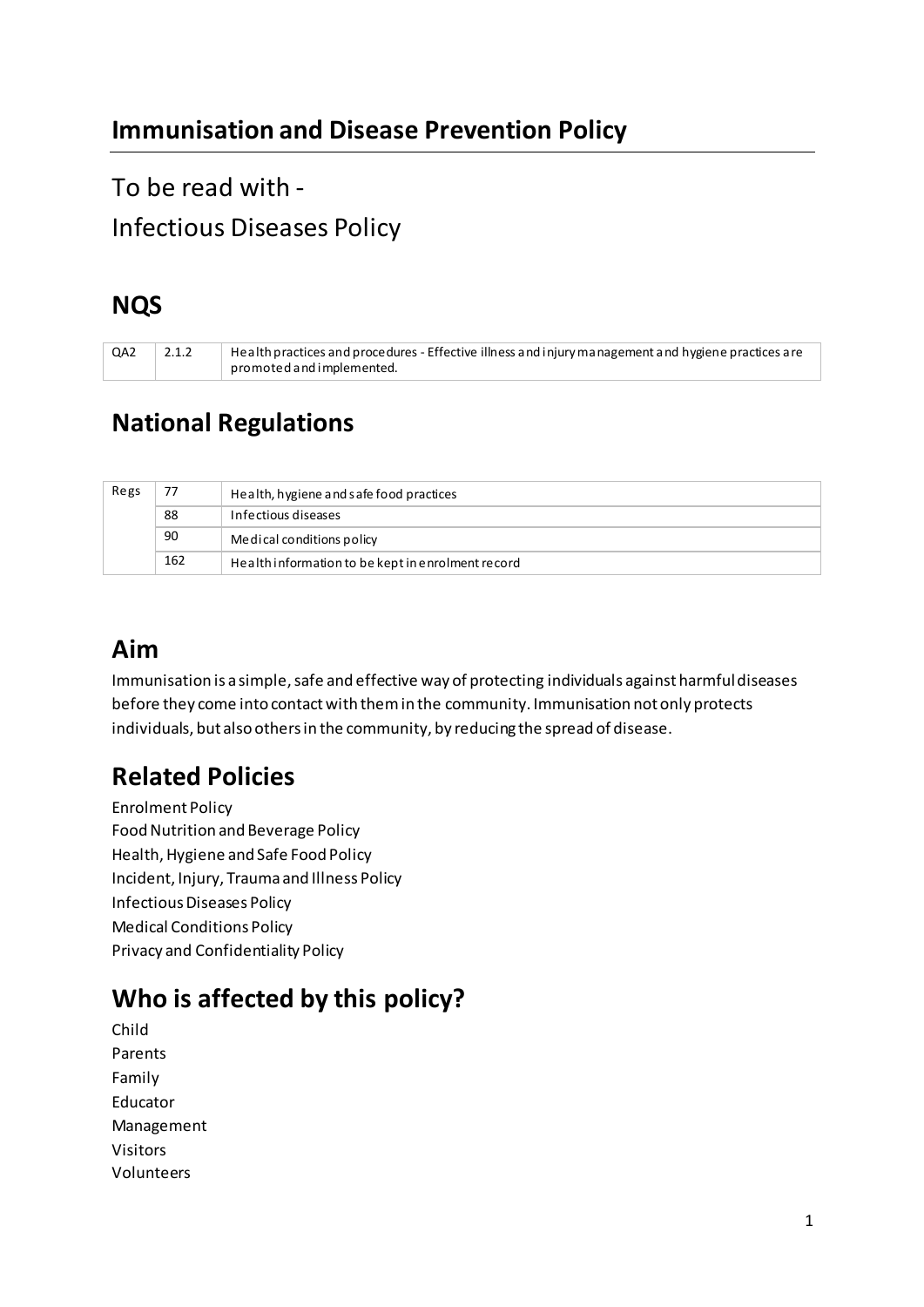## **Implementation**

**The National Immunisation Program (NIP) Schedule** can be accessed and downloaded from <http://www.immunise.health.gov.au/>

Phone 1800 671 811

**Western Australian Immunisation Schedule** 

**[http://www.public.health.wa.gov.au](http://www.public.health.wa.gov.au/)**

**Department of Health, WA Central Immunisation Clinic**  [http://www.public.health.wa.gov.au/2/373/2/where\\_to\\_get\\_vaccinated.pm](http://www.public.health.wa.gov.au/2/373/2/where_to_get_vaccinated.pm) Telephone - 08 9321 1312

#### **Immunisation Records**

- Parents who wish to enrol their child are required to provide evidence of their child's immunisation record at the time of enrolment.
- This information allows children at risk of catching a vaccine preventable disease to be identified if there is a case of that disease at the service.
- Acceptable immunisation records are
	- o a written record of the immunisations that your child has received and the date that they received them, signed by a medical practitioner, a registered nurse, a registered midwife, an enrolled nurse, or an individual authorised by the state/territory Health department.
	- o An Immunisation History Statement provided by the Australian Immunisation Register (AIR) is a valid immunisation record. You can obtain an AIR Immunisation History Statement for your child by calling 1800 653 809.

The original immunisation record is usually kept in the personal health record book. These books are usually given to parents at the time of their child's birth.

- Each child's Immunisation Record should stay intact until your child reaches primary school. Do not remove any of the duplicate pages until this time.
- The Nominated Supervisor will ensure records are kept of the immunisation status of each child.
- Copies of an immunisation record may be accepted.
- Parents/guardians must provide the Service with an updated copy of their child's immunisation record when the child receives a vaccine which is on the National or State immunisation schedule. We will regularly remind parents to do this via newsletters, emails or letters.
- The service must be able to quickly access immunisation records and determine who has not been immunised. If there is a case of a vaccine preventable disease, and your child has not been fully immunised for that disease, they may be excluded from school or childcare for a period of time.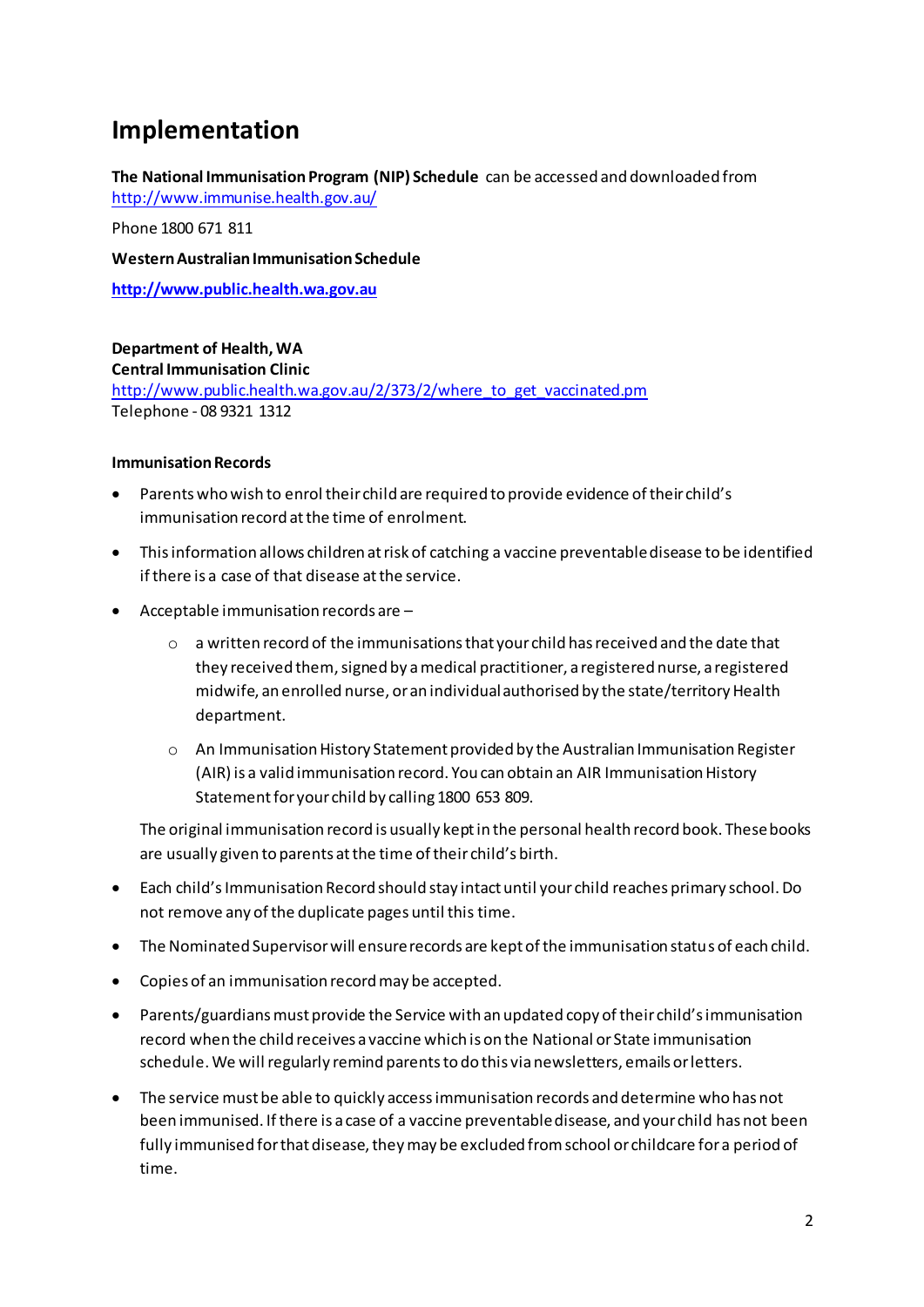#### **Catering for Children with Overseas Immunisation Records**

Overseas immunisation records must not be accepted. They often differ from the schedule recommended in Australia and a child may require extra vaccinations to be up to date with the Australian schedule. Parents are responsible for having their child's overseas immunisation record transcribed onto the AIR. A medical practitioner, registered nurse, registered midwife, enrolled nurse, or a person authorised by the state/territory Health Officer may transcribe overseas immunisation records.

#### **Exclusion Periods**

- While the service actively encourages each child, educator and family member using the service to be immunised, we recognise that immunisation is not compulsory.
- $\bullet$  If a child's immunisation record is not provided upon enrolment and if it is not updated by the parents, or if the child has not been immunised against certain diseases, then the child will be recorded as being not fully immunised by the service.
- If there is a case of a vaccine preventable disease at the service, your child may be excluded from school or childcare for a period of time or until the evidence of immunisation in an approved record is provided.
- If you cannot provide an immunisation record for your child you may provide a statutory declaration stating either that your child has been immunised or that you don't know if your child has been immunised for each disease on the schedule.
- To be fully immunised your child needs to have received all vaccines recommended for their age as part of the National Immunisation Program (NIP).
- Homeopathic immunisation is not recognised.
- If a child is not fully immunised and has been in contact with someone with a vaccine preventable disease outside of the service, they may need to be excluded from the service for a period of time.
- It is the responsibility of families to inform the service that their child has come into contact with someone with a vaccine preventable or infectious disease.
- Parents are responsible for payment of fees while their child is excluded under all circumstances

### **Immunisations for Educators and Staff**

It is important that educators remain up to date with their vaccinations in order to protect themselves as well as children in their care. The National Health and Medical Research Council (NHMRC) recommend that educators should be immunised against **-**

- Hepatitis A
- Measles-Mumps-Rubella (MMR)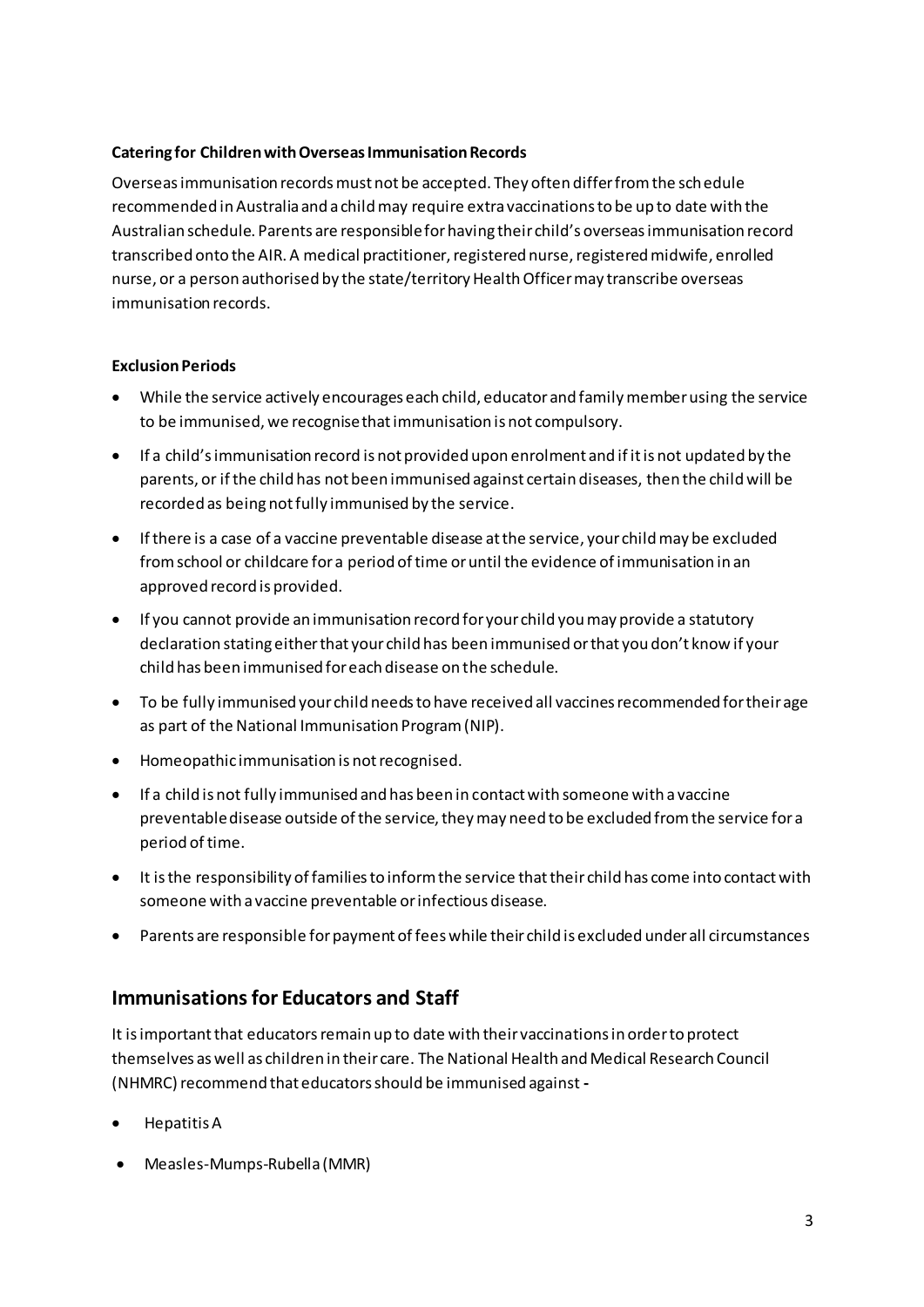Educators born during or since 1966 who do not have vaccination records of two doses of MMR, or do not have antibodies for rubella, require vaccination

- Varicella if they have not previously been infected with chickenpox
- Pertussis (whooping cough). An adult booster dose is especially important for those educators caring for the youngest children who are not fully vaccinated
- Influenza (annually)
- Hepatitis B if caring for unimmunised children with intellectual disabilities (although the risk is low).

The Nominated Supervisor will:

- regularly provide educators and staff with information about diseases that can be prevented by immunisation through fact sheets and the Staying Healthy in Childcare publication
- regularly advise educators and staff that some infectious diseases may injure an unborn child if the mother is infected while pregnant through fact sheets and the Staying Healthy in Childcare publication. These infections include chickenpox, cytomegalovirus and rubella (German measles)
- ask new employees to confirm in writing that we have provided this information during their induction.
- strongly encourage all non-immune staff to be vaccinated
- advise female educators / staff who are not fully immunised to consider doing so before getting pregnant
- advise pregnant educators and staff to review the Staying Healthy in Childcare publication and consult their medical practitioner to consider the risks of continuing to work at the service
- ensure pregnant educators and staff follow good infection control and hygiene procedures
- consider restricting pregnant educators and staff to working only with toilet trained children
- exclude all non-immune (unvaccinated) educators and staff for the periods outlined under Exclusion Periods during an outbreak of an infectious disease or until they determine it is safe for the educator to return

#### **Immunisation Related Payments for Parents - Child Care Benefit**

The benefit applies to children who are fully immunised or have an approved exemption from immunisation. This initiative ensures parents are reminded of the importance of immunising their children at each of the milestones. For parents to receive CCB without their child being fully immunised their doctor or immunisation provider needs to certify that the child:

• is on a catch-up immunisation schedule or